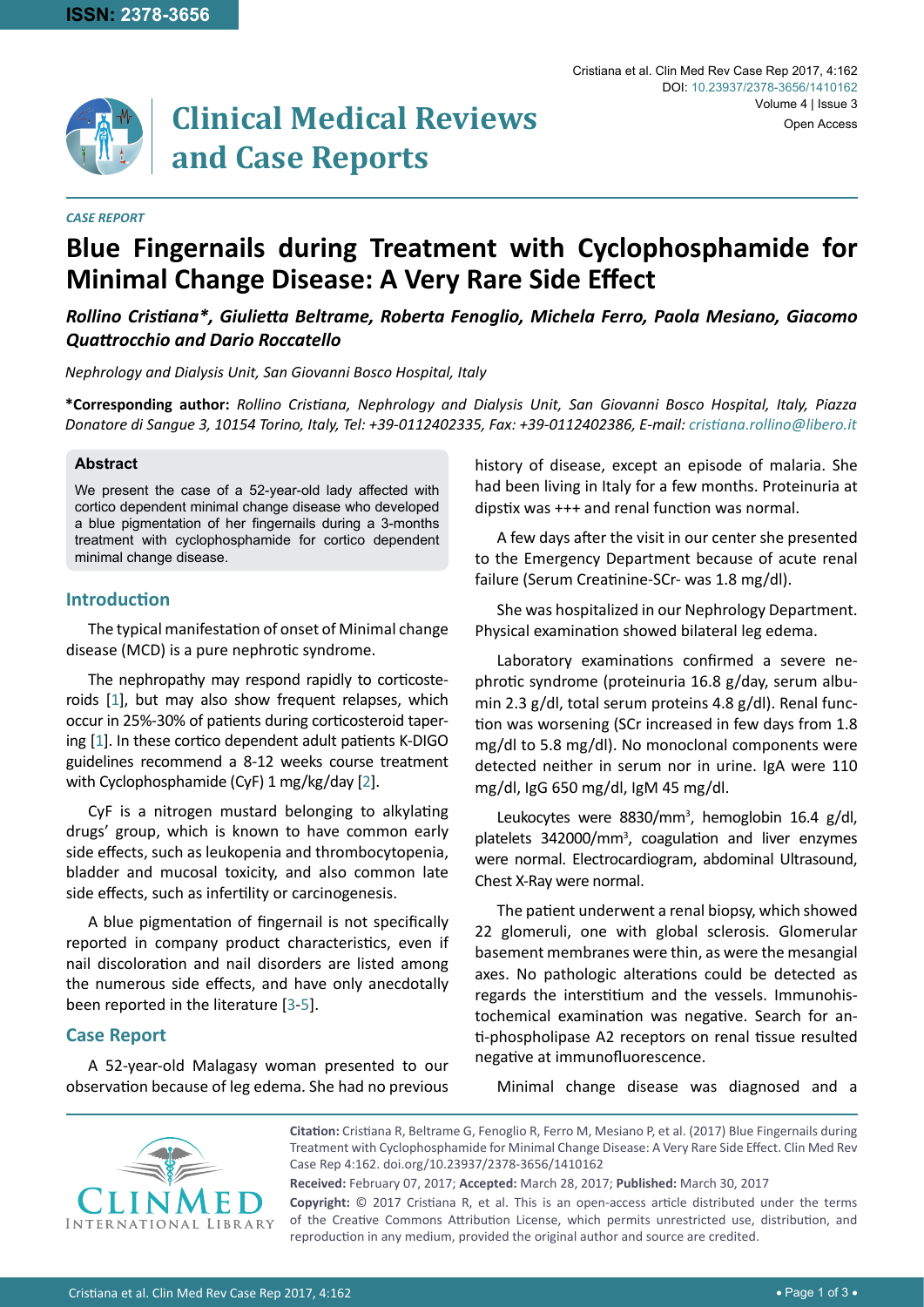<span id="page-1-0"></span>

Figure 1: The first picture of the patient's nails was taken at day 15<sup>th</sup> after the beginning of CyF treatment.

<span id="page-1-1"></span>

regimen of 3 methylprednisolone 750 mg pulses followed by corticosteroid 1 mg/kg/day (50 mg/day) was started.

Renal function normalized in 30 days. Proteinuria was 0.3  $g$ /day at the 6<sup>th</sup> week. Corticosteroid tapering was started after the 8<sup>th</sup> week. Fourteen days later proteinuria was again 21 g/day and corticosteroids were increased to 1 mg/kg/day; full dose was maintained for a longer time (6 months). Proteinuria completely disappeared a few days after the increase in corticosteroid doses. Six months later, slower tapering of corticosteroids was started. Four months later, at a dose of prednisone 25/5 mg every other day, proteinuria relapsed again (2.1 g/ day).

 The patient was then given CyF 2 mg/kg/day (100 mg/day). At day  $15<sup>th</sup>$  after the beginning of CyF she complained of her nails turning to a blue color [\(Figure 1a](#page-1-0) and [Figure 1b\)](#page-1-0), which became complete and diffuse at day 30<sup>th</sup> ([Figure 2a](#page-1-1) and [Figure 2b\)](#page-1-1). CyF was discontinued after 90 days. The discoloration of the patient's nails progressively disappeared and 5 months later her nails were normal again ([Figure](#page-1-2) [3](#page-1-2)).

## **Discussion**

The change of nail color with appearance of a bluegray pigmentation is reported in some clinical condi-

<span id="page-1-2"></span>

**Figure 3:** The last picture was taken when the blue color completely disappeared at the  $5<sup>th</sup>$  months after CyF discontinuation.

tions, such as HIV [\[6,](#page-2-4)[7\]](#page-2-5), but it is much more frequently associated to some drugs, such as gefitinib [\[8\]](#page-2-6), sparfloxacin [\[9\]](#page-2-7), azidothymidine [[10](#page-2-8)], hydroxyurea [[11\]](#page-2-9), imipramine [\[12](#page-2-10)], minocycline [\[13](#page-2-11)[,14](#page-2-12)].